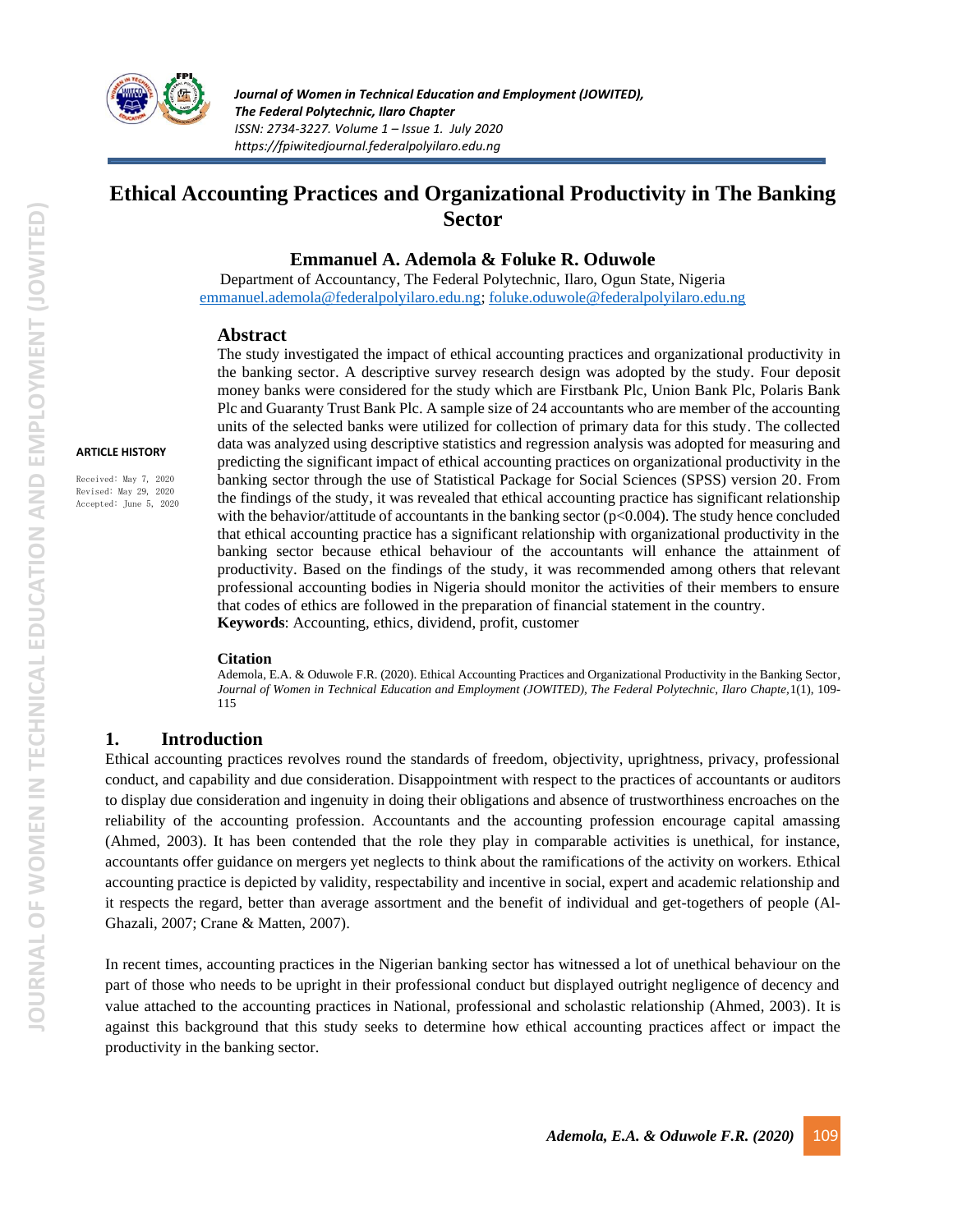

*Journal of Women in Technical Education and Employment (JOWITED), The Federal Polytechnic, Ilaro Chapter ISSN: 2734-3227. Volume 1 – Issue 1. July 2020 https://fpiwitedjournal.federalpolyilaro.edu.ng*

The standards and use of ethics in the accounting profession is an idea that manages the normal conduct and responsibility of the accounting profession. Each profession will in general plan their guidelines of lead recorded as a hard copy as 'code of ethics'. These codes are set to offer direction to the conduct of the accountant as he discharges his obligations, relates with his peers, his customer, his boss and the general population on the loose. Finn, Munter and McCaslin (2004) set that the accounting calling has been established on the thought that moral conduct is a foundation of offering proficient types of assistance to the customer. Shockingly, these codes of ethics have not been clung to as of late.

According to Finn *et al.* (2004), such unethical behaviour or activities by accounting professionals are but not limited to overstating a company's earnings and financial conditions, willfully and extensively falsifying corporate records, lying to auditors, coercing vendors into covering up practices, improper application of accounting principles, making false disclosures, repeatedly violating Generally Acceptable Accounting Principles (GAAP).

According to Donli (2003), the objective of any organization is to have employees act in a way predictable with the organization's critical destinations for instance altering totally with the fundamental convictions, sticking to a code of ethics and planning exercises with feelings over a variety of conditions. In the interim, trustworthiness assumes an essential job in representative example of arrangement, sound good, moral standards and organization productivity. Additionally, truancy, baseless breaks, taking organization property, converting office hardware for individual use, tattling and so forth are qualities of exploitative leads and are at risk to influence organization productivity (Francis, 2010). Coordinating estimations of trustworthiness into the everyday activity of an organization will advance employees moral conduct, forestall harming slips while taking advantage of human senses for moral however/activity and also upgraded supported productivity.

Most organizations have the understanding that the employees' responsibility is key in deciding organization productivity. Moreover, Rajendran and Raduan (2005) opined that worker responsibility will in general guide higher productivity if the representative confidence is upgraded. A submissive worker is seen to be steadfast and remains with the organization even in violent occasions, goes to work consistently, ensures organization's benefits and also shares its objectives. In this way representative responsibility is a significant factor for supported productivity.

The First Professional seminar series to discuss "Ethics and Professionalism in the Nigerian Banking Industry" highlighted some key points as follows: "Greed was identified as one of the causative agents for the high incidence of fraud and other unprofessional conduct in the Nigerian banking industry. There was apparent moral laxity in the larger society. The practice of government employing non-professional managers into critical positions undermines ethical standards and professionalism in the industry". It was commented that wrongdoing and extortion would keep on thriving, except if the individuals who propagate it are definitively managed. Unreasonable government mandates empower degenerate practices in the banks. A portion of the explanations behind deceptive practices in Nigeria are irreconcilable situation, eagerness, misrepresentation and insider misuse, inner control, guideline, oversight and observation.

Ethical Behaviors in strategic policies lead to business achievement, and a stable budgetary framework. Partner hypothesis endeavors to address the inquiry "what is the motivation behind the enterprise and in whose intrigue would it be advisable for it to be run? From a hypothetical point of view, it is commonly held in business ethics circles that the Stakeholder Theory, by Ed Freeman, emerged as an elective hypothesis to the customary idea of the capacity of business that stressed shareholders as it were.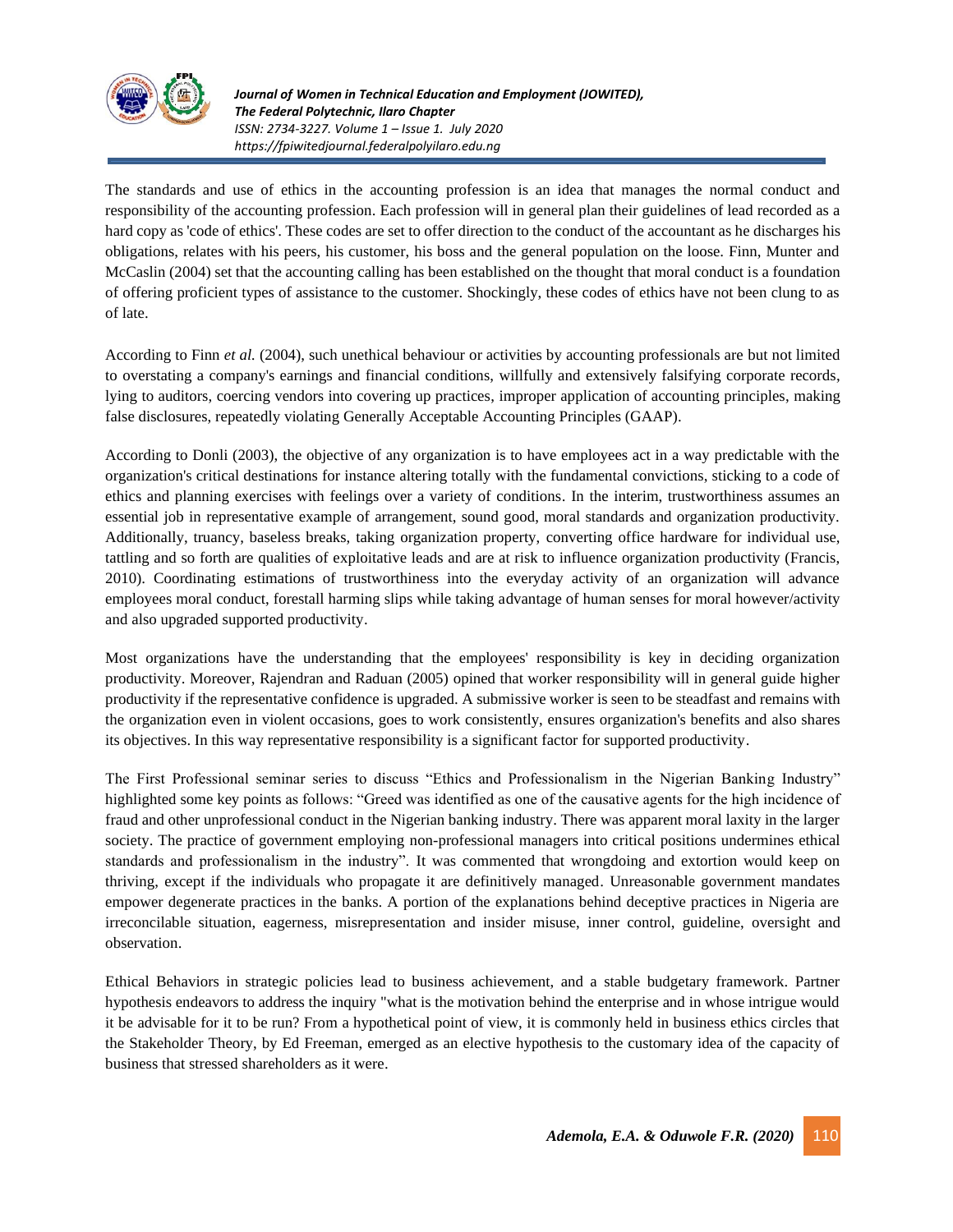

*Journal of Women in Technical Education and Employment (JOWITED), The Federal Polytechnic, Ilaro Chapter ISSN: 2734-3227. Volume 1 – Issue 1. July 2020 https://fpiwitedjournal.federalpolyilaro.edu.ng*

For Donaldson and Preston (1995) the neutral theory needs of anyone managing or touching company policies to possess, as a key management attribute, the coinciding attention to the legitimate interests of all acceptable stakeholders, each within the institution of structure structures and general policies and in item-by-item higher cognitive process. As seen in Jones, Wicks and citizen (2001) or in Pondar (2006), or nonetheless still Donaldson and Preston (1995), the central argument of the neutral Theory relies on 2 premises: initial, that to perform well, business organizations and their managers have to be compelled to listen to a good array of stakeholders and second, managers have obligations to stakeholders that embody however extend on the far side shareholders (Jones *et al*., 2001). In different words, the stakeholder theory holds that creating profits for the firm and its shareholders, in addition as fulfilling different duties to different are related to the firm are the essence that a firm exists.

The study, therefore, investigated the impact of ethical accounting practices and organizational productivity in the banking sector.

## **2. Methodology**

The study adopted a survey research design because of its relevance to accounting practices. The study population consists of members of staff of four selected deposit money banks in Nigeria which are Firstbank, Polaris Bank, Union Bank and Guaranty Trust bank which consists of twenty five (25), twenty eight (28), twenty three (23) and twenty four (24) members of staff respectively making 100. The sample size were the members of the accounting units of the four banks which are Polaris bank (6), Guaranty Trust Bank (7), Union bank (5) and First Bank (6). These banks were selected because of their proximity to the research area and their performance in the industry. The researcher used test retest to ascertain the coefficient of internal consistency on reliability. Linear regression analysis was adopted for measuring and predicting the future significant impact of independent variable ethical accounting practices on the set of dependent variables of organizational productivity.

#### **Model Specification**

The relationship between ethical accounting practices and organizational productivity has been analyzed utilizing multiple regression. The regression model developed basically relates ethical accounting practices with the behavior/ attitude of staff in the banking sector.

Where  $Y=f(x)$ 

I.e. Y= Dependent variable (organizational productivity) X=Independent variable (ethical accounting practices) This means that Organizational productivity is a function of ethical accounting practices. The result is a multiple regression model which is shown below:

Y= + +U…………… (4)

Where:

 $Y = BAS$  (behaviour/ attitude of staff)  $a_0$  = Autonomous  $X_1 = EAP$  $U = Error$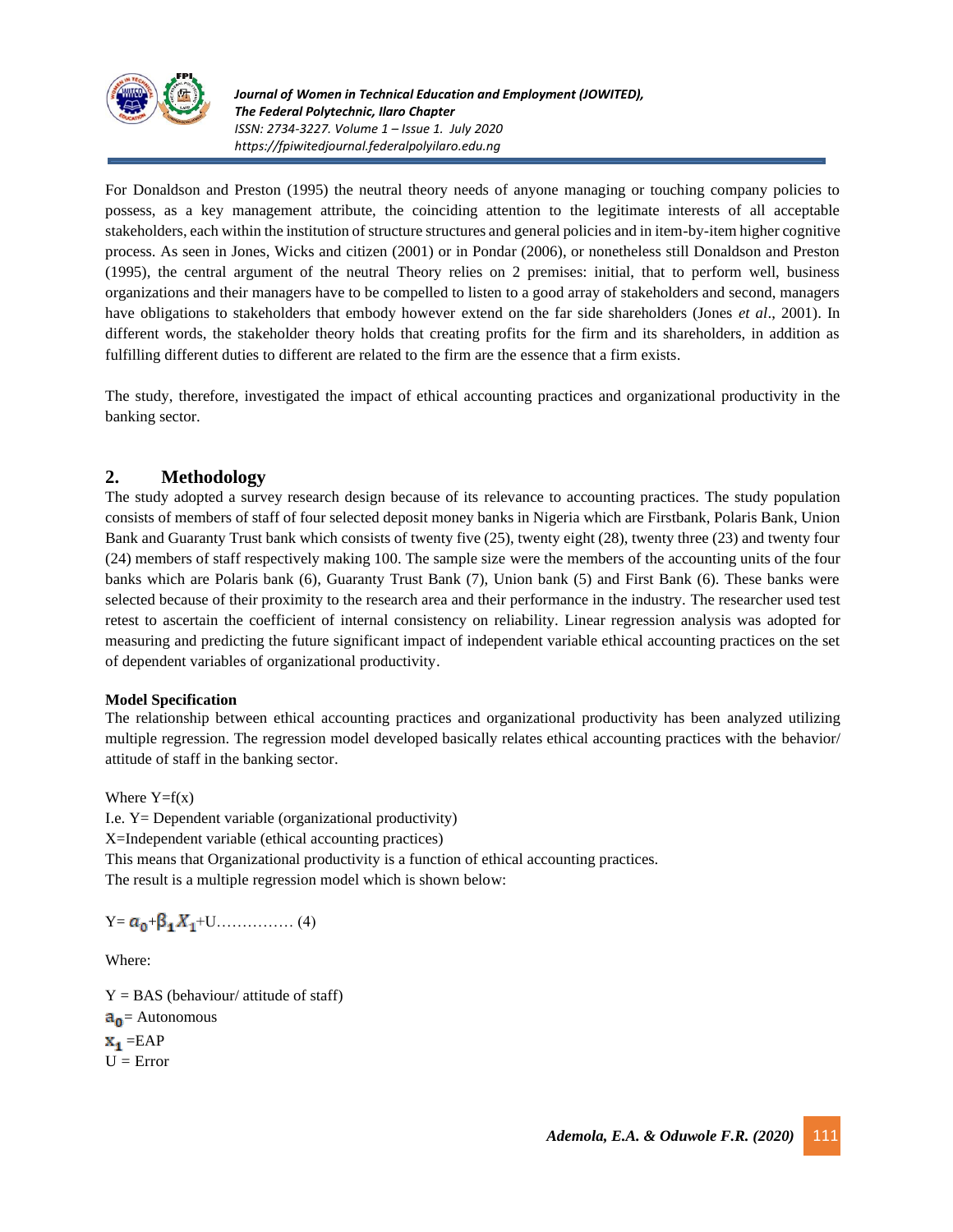

# **3. Results**

**Table 1:** Model Summary

| Model |               | R Square | Adjusted R<br>Square | Std. Error of the<br>Estimate |  |
|-------|---------------|----------|----------------------|-------------------------------|--|
|       | $760^{\rm a}$ | 774      |                      |                               |  |

Dependent Variable: is there any relationship between ethical accounting practices and the profit of the bank Predictors: (Constant), does the ethical accounting have effect on the profit of the bank

# **R = 0.760 or 76%**  $R^2$ =0.424 or 42.4% **Adjusted**  $\mathbf{R}^2 = 0.136$  **or 13.6%**

The coefficient determination ( $\mathbb{R}^2$ ) shows how good is the fit of the regression line to the sample observation of the dependent and independent variables, from the research result,  $\mathbb{R}^2$  =0.424, or 42.4%. This implies that about 42.4% of the total variation in the dependent variable i.e. profit of the deposit money banks is being explained by the independent variables i.e. ethical accounting practices. While the remaining 57.6% is due to error term or factors not captured within the model.

Adjusted  $\mathbb{R}^2$  of 0.424 is an indication that haven considered the likely error (Error term), that may influence the study's result; the independent variables (EAP) still explained 42.4% of variation in dependent variables.

### **Test of Hypothesis**

### *There is no significant relationship between the behavior and attitude of the staff and the ethical practices.*

The regression model for the analysis to investigate Ethical accounting practices and behavior/ attitude of staff is shown below:

 $Y = a_0 + \beta_1 X_1 + U \dots$ Where:

 $Y = BAS$  (behaviour/ attitude of staff)  $a_0$  = Autonomous  $\mathbf{x}_1 = \text{EAP}$  $U = Error$ 

**Table 2:** Model Summary

| Model | D<br>л            | DС<br>R Square    | Adjusted R<br>square | Std. Error of the Estimate |
|-------|-------------------|-------------------|----------------------|----------------------------|
|       | .640 <sup>a</sup> | $.800\phantom{0}$ | Q12<br>$\perp$       | .826                       |

*Predictors: (Constant), does the bank encourage or motivate ethical accounting practices, greed and lack of professional training are responsible for the high incident of unethical practices in the firm (if there is)*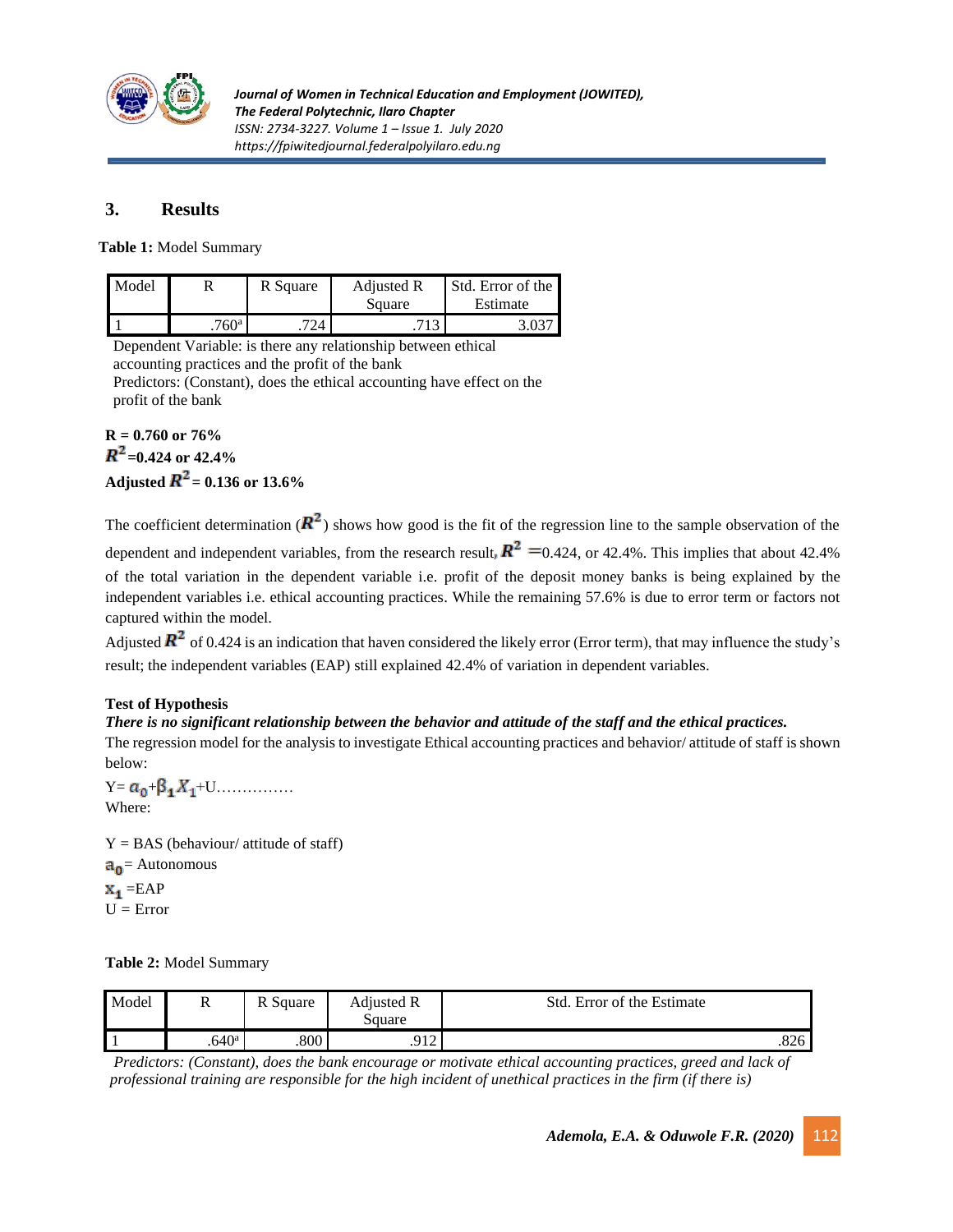

# **R = 0.640 or 64.0%**  $R^2$ =0.800 or 80% **Adjusted**  $R^2$  **= -0.912 or 91.2%**

The coefficient determination ( $\mathbb{R}^2$ ) shows how good is the fit of the regression line to the sample observation of the dependent and independent variables, from the research result,  $\mathbb{R}^2$  =0.800, or 80%. This implies that about 80% of the total variation in the dependent variable i.e. dividend payment of the deposit money banks are being explained by the independent variables i.e. ethical accounting practices. While the remaining 20% is due to error term or factors not captured within the model.

Adjusted  $\mathbb{R}^2$  of 0.800 is an indication that haven considered the likely error (Error term), that may influence the study's result; the independent variables (EAP) still explained 80% of variation in dependent variables.

| Model |                                                                                                                                                             | <b>Unstandardized Coefficients</b> |            | Standardized<br>Coefficients | T      | Sig. |
|-------|-------------------------------------------------------------------------------------------------------------------------------------------------------------|------------------------------------|------------|------------------------------|--------|------|
|       |                                                                                                                                                             | B                                  | Std. Error | <b>B</b> eta                 |        |      |
|       | (Constant)                                                                                                                                                  | 7.128                              | .255       |                              | 11.030 | .000 |
|       | greed and lack of<br>professional training are<br>responsible for the high<br>incident of unethical<br>practices in the firm (if there<br>$\overline{1}S$ ) | .134                               | .194       | .442                         | .561   | .019 |
|       | does the bank encourage or<br>motivate the ethical<br>accounting practices                                                                                  | .043                               | .084       | .060                         | .508   | .053 |

**Dependent Variable: is there consequence of unethical accounting practice on organizational productivity** 

From the regression result in table 3, where ethical accounting practices is (EAP) and dividend payment of deposit money banks is DP, the estimated model is DP= 7.128+0.134EAP, this implies that one percent increases in efficient use of EAP will leads to 13.4% increase in DP level if other variables are kept controlled within their business operations.

#### **Table 4:** ANOVA

| Model |                        | Sum of Squares | ηf              | Mean Square |         | Sig.              |
|-------|------------------------|----------------|-----------------|-------------|---------|-------------------|
|       | Regression             | .216           | ∸               | 149.192     | 102.158 | .004 <sup>b</sup> |
|       | Residual               | 12.584         | $\overline{a}$  | 22.683      |         |                   |
|       | $\tau$ <sub>otal</sub> | 185.800        | 79 <sub>1</sub> |             |         |                   |

**Dependent Variable**: is there consequence of unethical accounting practice on organizational poductivity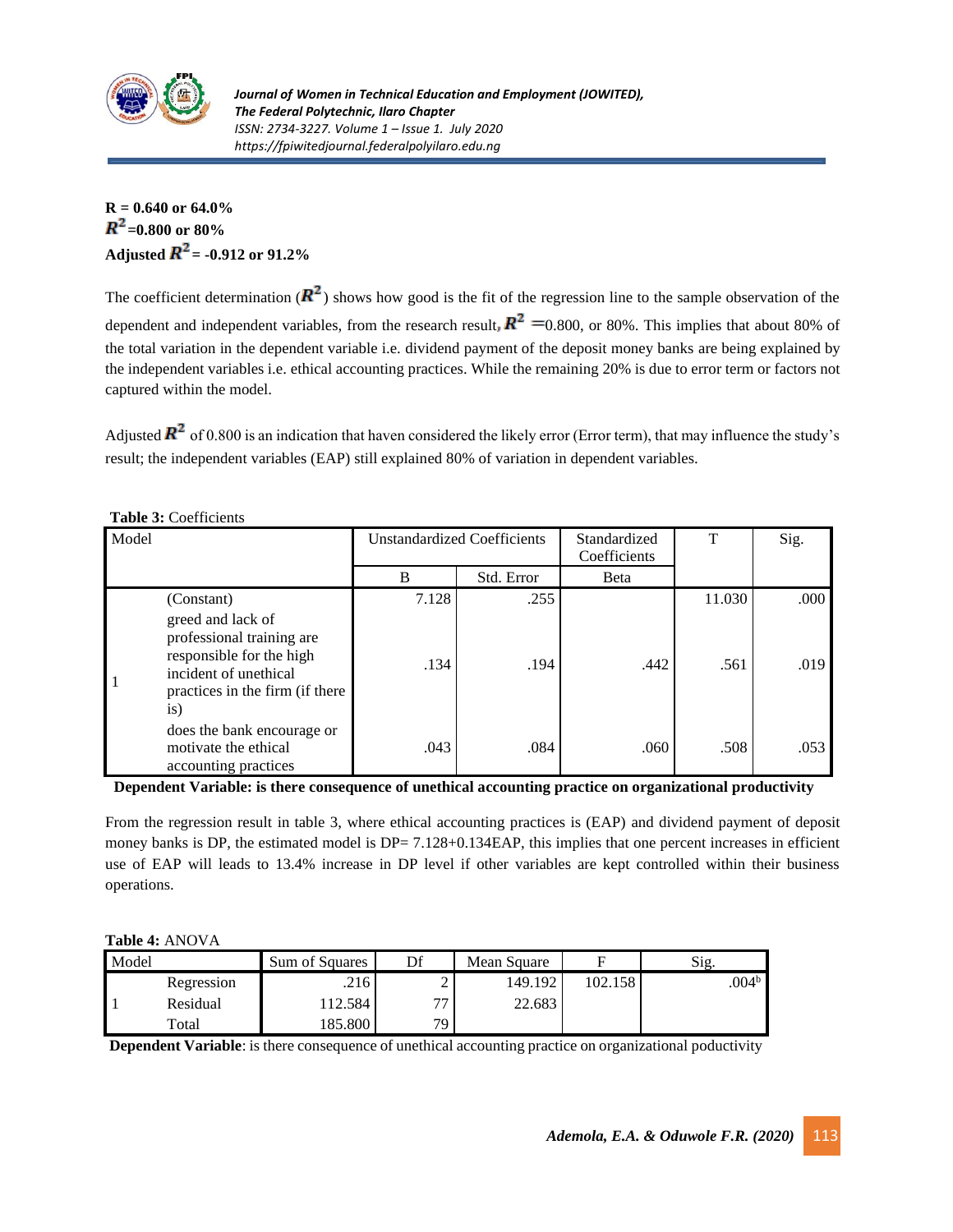

**Predictors**: (Constant), does the bank encourage or motivate the ethical accounting practices, greed and lack of professional training are responsible for the high incident of unethical practices in the firm (if there is)

The F-value from table 12 is 102.158. It is not significant because the significance level is  $= .004$  which is less than P > 0.05. This implies that the regression model is statistically significant, valid and fit. The valid regression model implies that independent variable is explaining that there is a positive and significant relationship with dependent variable.

### **4. Discussion**

The study was carried out to investigate the effect of ethical accounting practice on organizational productivity in the banking sector. After conducting a regression and correlation analysis, Table 3 shows that, EAP has positive significant impact on the behavior/attitude of staff in the banking sector. Therefore, we reject the null hypothesis which says there is no significant relationship between ethical accounting practices and the behavior/attitude of staff in the banking sector, and established that there is a significant relationship between ethical accounting practices and the behavior/attitude of staff in the banking sector.

## **5. Conclusion**

Ethical accounting practices are important for organizational productivity and the banking sector must uphold ethical accounting practices if it will prevail in the country. This study was carried out to look at the impact of moral accounting practices on organizational productivity in Nigeria banking sector. Since banking depends on trust, straightforwardness and classified carrying on morally, it is to the greatest advantage of businesses just as in light of a legitimate concern for different stakeholders in the system. To this end, the findings of the study revealed that ethical accounting practices has a significant relationship with the behavior/attitude of staff members in the banking sector. Based on these findings, it is concluded that ethical accounting practice has an impact on the productivity of the deposit money banks under study because a positive attitude by their employees will culminate into higher productivity for the organizations.

## **References**

- Ahmed, K (2003). *The Effect of Ethics on Banking Business*. The Ethics Resource Centre, extracted from www.ethics.org on 14th May 2012.
- Al-Ghazali, M. (2007). *Akhlakseorang Muslim (Morals of a Muslim)*. Selangor: Thinker's Library Sdn.
- Crane, A.& Matten, D. (2007). *Business Ethics* (2nd Ed), Oxford University Press. London, 203-345.
- Donli, J. (2003). The State and Future of the Banking Industry in Nigeria, extracted from [http://www.ndic](http://www.ndic-ng.com/pdf/tsafobin.pdf%20on%205th%20March%202012)[ng.com/pdf/tsafobin.pdf on 5th March 2012.](http://www.ndic-ng.com/pdf/tsafobin.pdf%20on%205th%20March%202012)
- Donaldson, T. & Preston, L. (1995). The Stakeholder Theory of the Corporation: Concepts, Evidence, and Implications. *Academy of Management Review*, *20* (1), 65-91.
- Finn, D., Munter, P. &McCaslin. T (2004). Ethical perceptions of CPAs. *Managerial Auditing Jounwl, MCB University Press. 9*(I), 22-28*.*